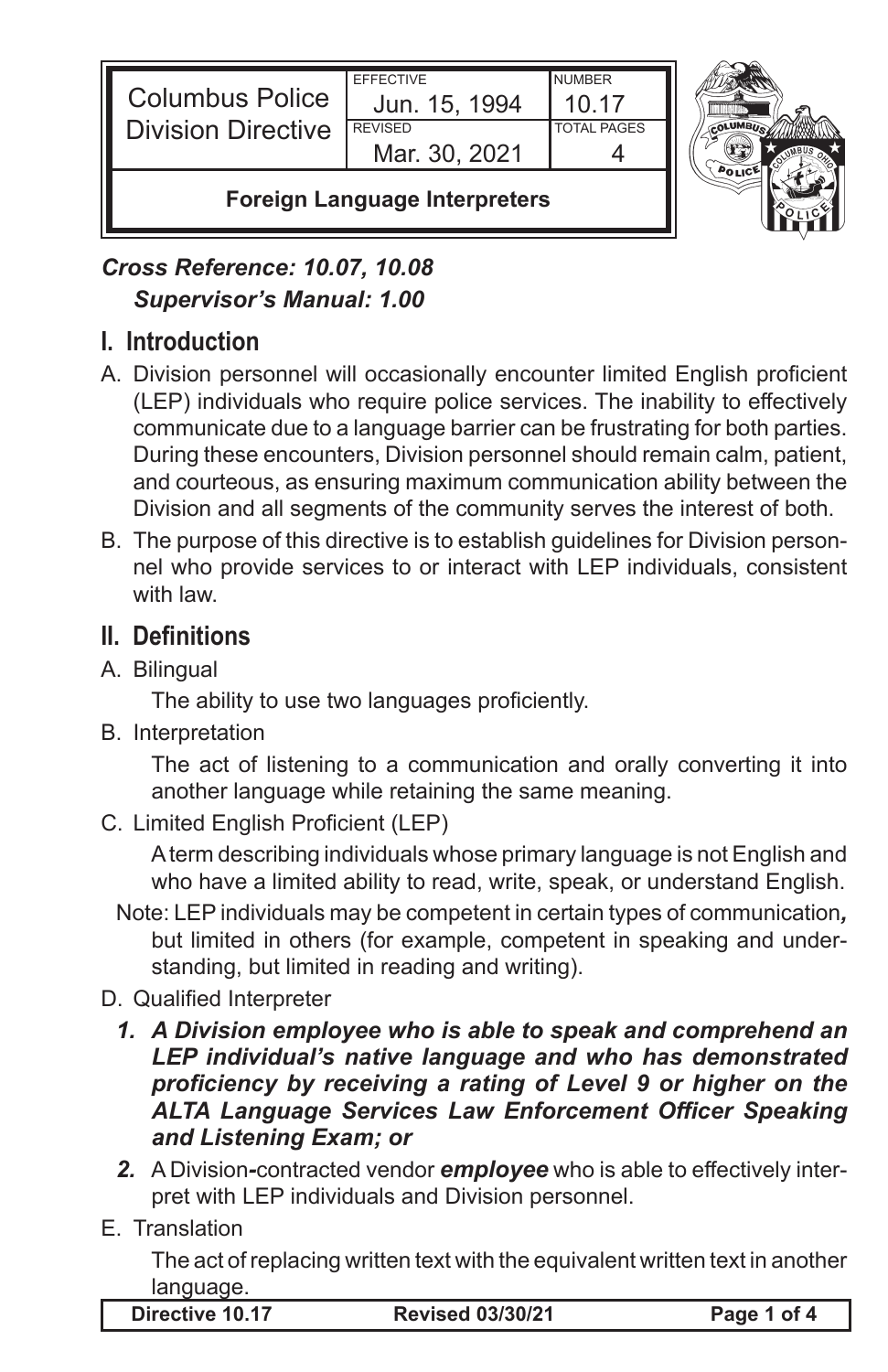## **III. Policy Statements**

- A. Sworn personnel encountering LEP individuals shall make all reasonable attempts to provide equitable and appropriate police services as needed.
- B. Sworn personnel *who* conduct *an* interrogation of a*n* LEP *suspect, or who conduct an interview of an LEP witness or victim, during the course of an investigation* shall use a qualified interpreter *within the Division or* from the Division-contracted vendor. Sworn personnel shall not use any individual as a qualified interpreter who has a conflict of interest with the investigation.
- C. Sworn personnel may request *a qualified interpreter or* an*y* on-duty bilingual Division employee to:
	- 1. Gather preliminary information in exigent circumstances, or
	- 2. Provide assistance in situations not involving criminal or critical witness interviews or interrogations (for example*,* take a report or mediate a dispute).
- D. Sworn personnel should only use a family member, friend, or bystander to gather preliminary information in exigent circumstances.
- *E. Division personnel shall only serve as a qualified interpreter after demonstrating language proficiency and recertifying their proficiency every two years according to the procedures outlined in Section IV,C.*

#### **IV. Procedures**

- A. Division Personnel
	- 1. Attempt to establish communications and determine the need to contact a qualified interpreter or a bilingual Division employee.
	- 2. When there is a need for a qualified interpreter:
		- a. Attempt to determine for which language a qualified interpreter is needed. Use the Columbus Division of Police Interpreter Guide or an electronic translating application as appropriate.
		- *b. Determine if a qualified interpreter is available within the Division by reviewing the Qualified Interpreter List on the Division's intranet.*
			- *(1) Contact Communications Bureau personnel and request an on-duty employee to respond, if available.*
			- *(2) If only an off-duty employee is available, contact a Division supervisor for approval and to make the necessary notifications.*
		- *c.* Contact ASIST Translation Services *(*614-451-2027*)* to request a qualified interpreter *when one is unavailable within the Division* and provide the following:
			- (1) Date and time
			- (2) Location of the assignment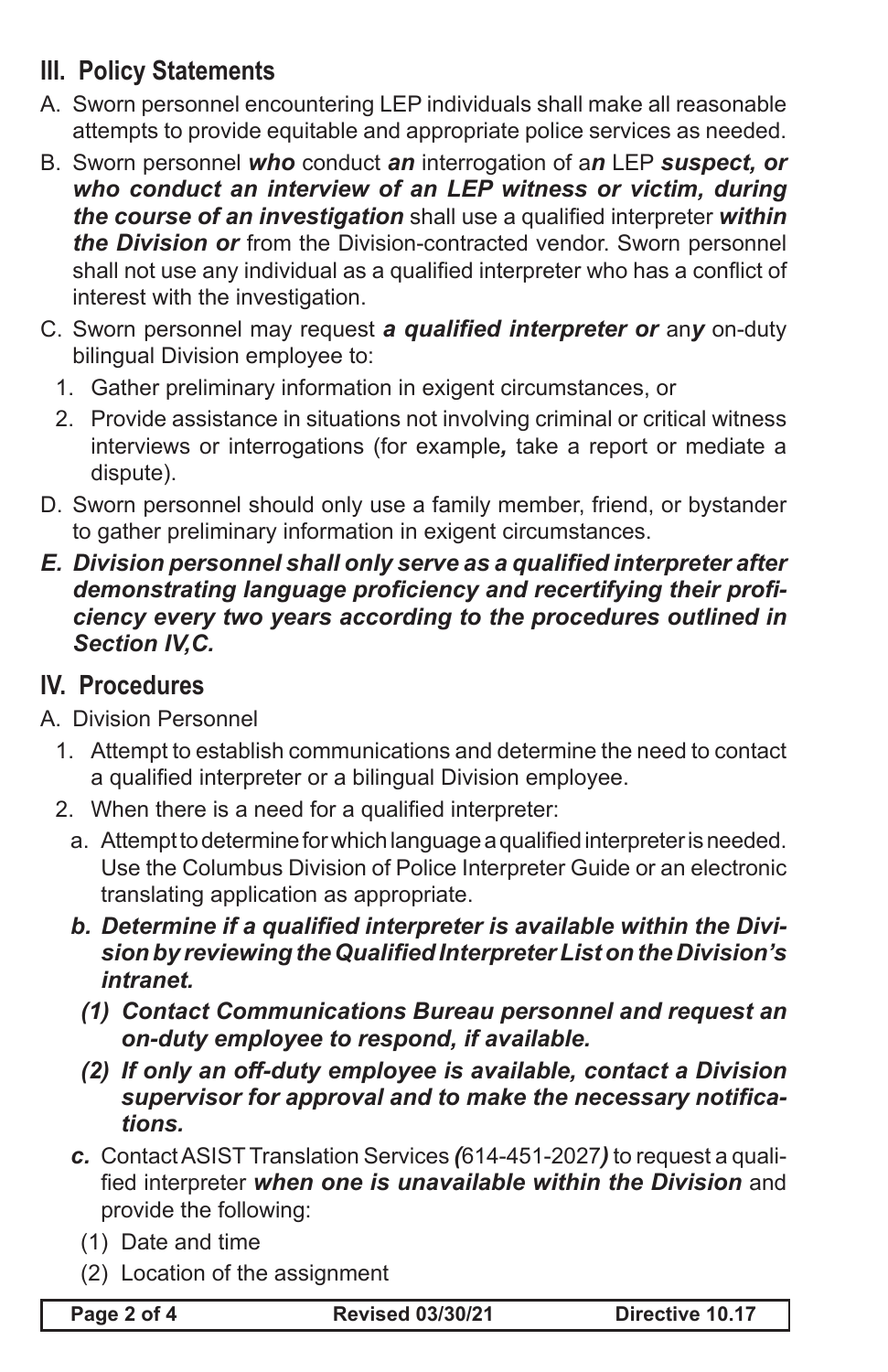- (3) Name of the Division *employee* in need of a qualified interpreter
- (4) Case number if available
- *d.* Contact a sworn supervisor if guidance is needed regarding *Divisioncontracted vendor* interpreting services.
	- *(1)* When requesting a*n onsite* qualified interpreter and the need is at least two business days in advance, complete the ASIST Translation Services Interpreter Request Information Form and email it to interpreting@asistranslations.com. *The form is available through the "Online Forms" link on the Division's intranet.*
	- (2) If an onsite qualified interpreter is not needed, Telephone Interpreting Services are also available by dialing *1-855-607-7555*.
		- *(a)* State the language needed*.*
		- *(b)* Use the access code of 87610*.*
		- *(c)* State your name and the LEP individual's name*.*
	- **(3)** When a qualified interpreter from the Division-contracted vendor is used, complete a Sign/Foreign Language Interpreter Use Report, form A-31.104, and forward it to the Fiscal Operations Unit.
	- Note: The qualified interpreter may present a verification form requiring a signature upon *his or her* arrival and/or departure.
- *3.* For criminal investigations:
	- *a.* List qualified interpreters as witnesses*.*
	- *b.* Collect written communications as evidence when appropriate*.*
	- *c.* Video record all parties involved during the interpretation when possible*.*
- *4.* When there is a need for a bilingual Division employee *other than a qualified interpreter:*
	- a. Contact the Communications Bureau personnel and request an on-duty bilingual Division employee to respond, if available.
	- b. Document the use of the bilingual Division employee within the CAD system and on all appropriate paperwork.
- B. Division Supervisor
	- 1. When contacted, determine the need to call in a qualified interpreter **and** *request an off-duty employee from the Qualified Interpreter List to respond as applicable*.
	- 2. Ensure a Sign/Foreign Language Interpreter Use Report is completed as appropriate.
- *C. Division Personnel Seeking Qualified Interpreter Certification*
	- *1. Requesting Personnel*
		- *a. Forward a letter through the chain of command to the bureau commander/manager requesting approval to obtain certification in the desired language.*